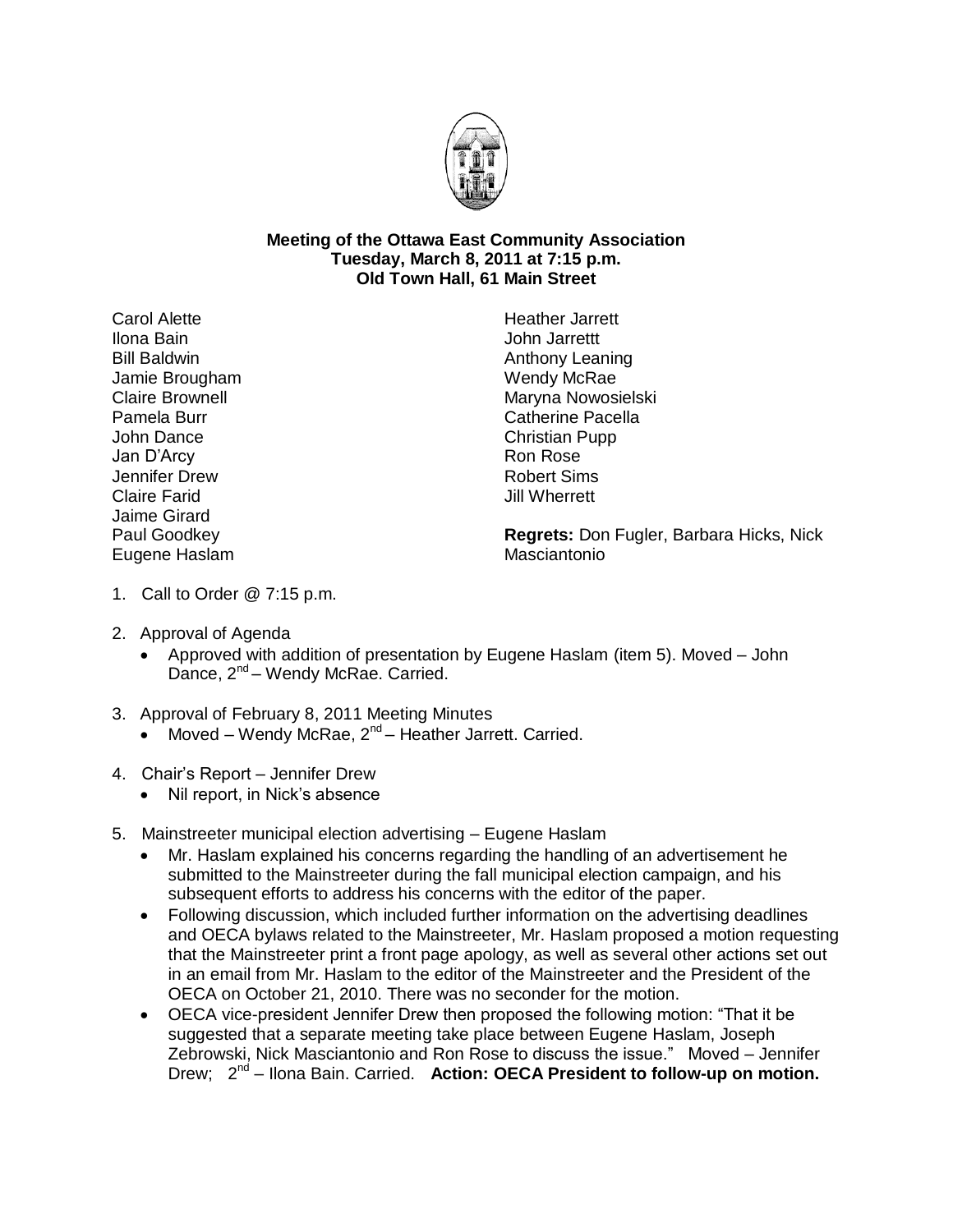- 6. Treasurer's Report Don Fugler
	- Nil report, in Don's absence
- 7. Lansdowne Update Ron Rose
	- Much is going on, including various legal appeals (Friends of Lansdowne, OMB appeal zoning, etc.). Friends of Lansdowne are still looking for funding.
	- The Green Door has offered to host a fund-raiser on Monday, May 2. In relation to the event, Ron proposed the following motion:

"Given that businesses and individuals in Old Ottawa East have organized a fund-raising event on May  $2^{nd}$  in the community to support the Friends of Lansdowne; and given that the proposed development at Lansdowne could adversely affect the entire city, there is a need to demonstrate that communities beyond the Glebe support the fight against the proposed Lansdowne development. Be it resolved that the Old Ottawa East Community Association support this event." Moved – Ron Rose, 2<sup>nd</sup> – Heather Jarrett. Carried

- 8. The Mainstreeter Joseph Zebrowski
	- No report in Joseph's absence
- 9. Councillor's Report
	- City budget passed Alta Vista hospital link and Bank St. construction approved
- 10. March 10 CDP/Oblates open house
	- Further to a question from Jamie Brougham, Anthony Leaning provided an overview of CDP process in relation to the Oblates land. This was followed by a brief discussion of the upcoming March 10 open house.
- 11. Alta Vista Transportation Corridor John Dance
	- John provided a short overview of recent developments. The 2011-12 city budget will include \$55.5 million for the completion of 1.2 km of the road leading from Riverside Drive to the back of the General Hospital campus, but Councillor Chernushenko and the mayor have both come out against the larger AVTC project.
	- John suggested that we work to get some recreational use approved of OOE lands in the AVTC area.

12. Improving Old Ottawa East Identity – John Dance

- John proposed that a group get together to discuss ideas for improving the community's identity. There was some discussion of appropriate timing. It was agreed that a group be formed – John Dance, Jennifer Drew, Ron Rose and Jamie Brougham indicated that they would participate.
- 13. Use of cash-in-lieu of parkland funds John Dance
	- John suggested that there be some co-ordination of our community's wish list of projects for the cash-in-lieu of funds and a transparent process, e.g., that input be solicited from groups such as SLOE, CAG, Sandy Hill Community Health Centre, and OECA with respect to proposed projects, and that the OECA president then take the list to a meeting of the Councillor and ward community association presidents. Suggestions made at the meeting included drinkable water at Springhurst Park and a fence around Ballantyne Park. **Action: Input to be solicited from OOE groups.**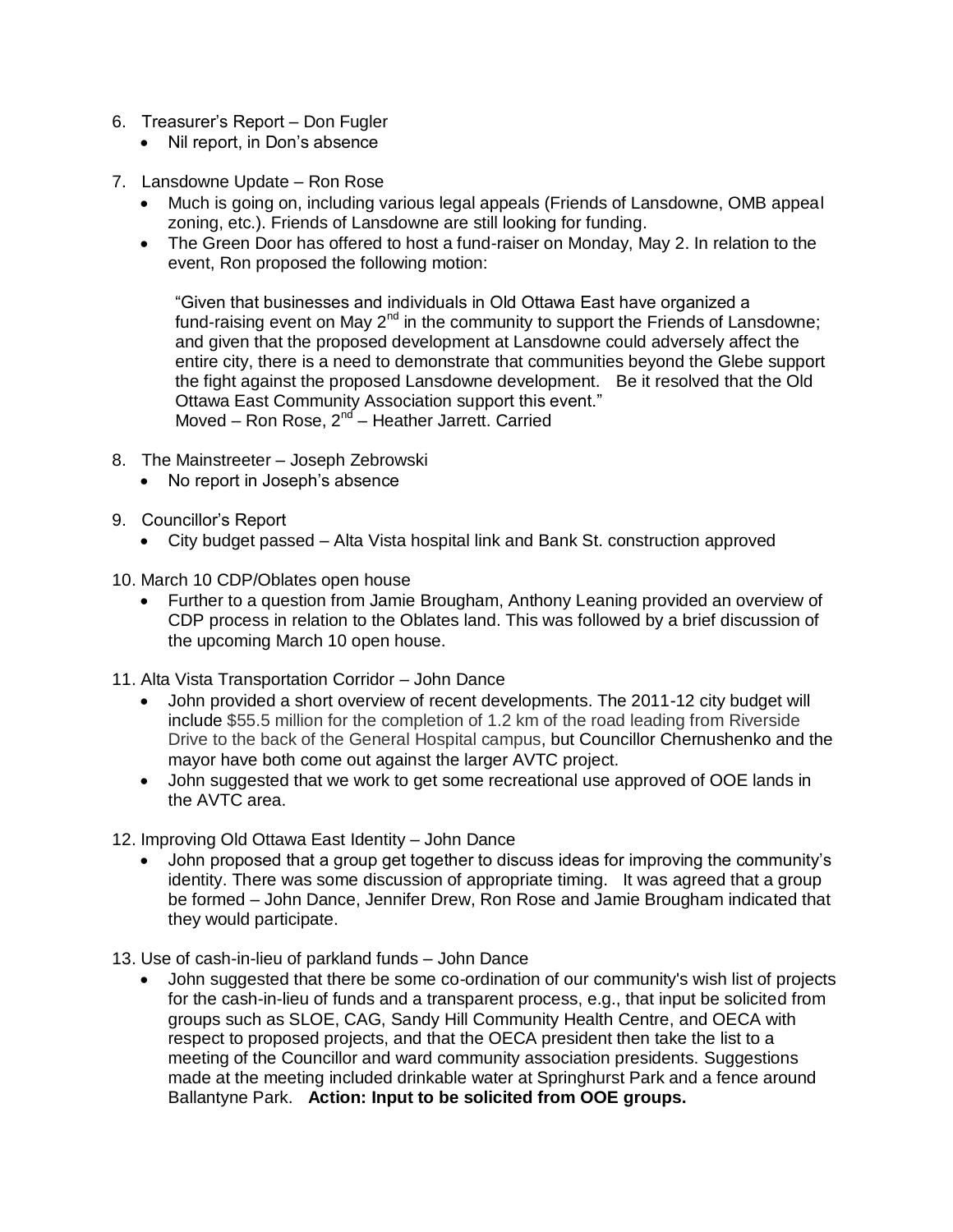- 14. Purchase of projector for community meetings John Dance
	- $\bullet$  John moved that \$350 be allocated to purchase a projector.  $2^{nd}$  Paul Goodkey. Carried.
	- It was suggested that CAG look into contributing as well.
- 15. Committee and Representatives Reports
	- 15.1. Planning Committee Paul Goodkey
		- Paul raised a new request for minor variance (reduction of rear yard at 14 Brown Street). This led to a broader discussion about whether OECA should take a position on such issues, if the neighbours are not opposed. It was generally agreed that the OECA's guideline should be to take a position only if the neighbours are opposed, unless broader principles/issues are at stake.
		- Developer is revising plans for 300 302 Main.
		- City is undertaking a study on small-scale infill and a consultation on roof-top signs
		- **Action items: Paul suggested that guide to objecting to minor variances (developed by his counterpart in the Glebe) be put on the OECA website; terms of reference for OECA planning committee to be brought forward to OECA meeting.**
	- 15.2. Sustainable Living Ottawa East John Dance
		- Footbridge environmental assessment has begun. First open house in April/May.
		- Sandy Hill Community Association to offer permaculture introductory course; will be advertised in e-update
		- SLOE looking for volunteers
		- Sandy Hill CHC looking for Children's Garden coordinator.
	- 15.3. Traffic Ron Rose
		- Ron proposed that OECA request that public consultation on the budget be vastly improved, noting that there was very little opportunity to provide views on the full budget with only one question allowed at broad budget consultation.
		- Ron also highlighted the approval of \$8 m pedestrian overpass to near train station
	- 15.4. City Centre Coalition John Dance
		- All associations in CCC opposed Alta Vista Transportation Corridor
	- 15.5. Federation of Community Associations Christian Pupp
		- FCA is facing challenge in coming to consensus given number of associations, and is exploring options/role, e.g. providing "areas of expertise"

16. Community Activities Group (CAG) Report – Catherine Pacella

- Spring program registration has begun
- Fieldhouse in great shape; consideration being given to expanding summer programming
- CAG continuing to pursue community space on Oblates land
- CAG working with Sandy Hill Community Health Centre regarding Springhurst Park possibly playground equipment